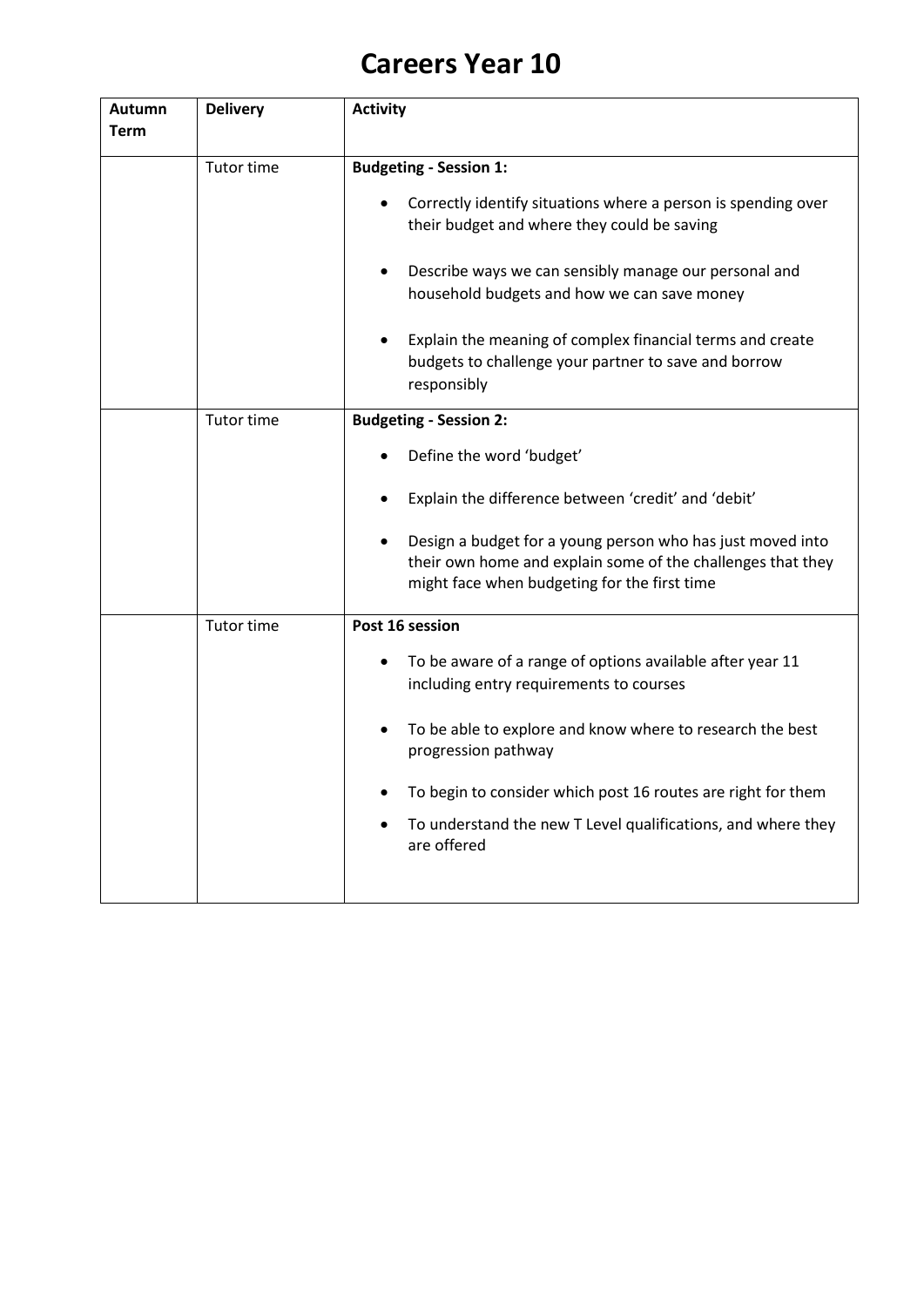| Tutor time        | <b>ASK Apprenticeships Live streamed session</b>                                                                                                                                       |
|-------------------|----------------------------------------------------------------------------------------------------------------------------------------------------------------------------------------|
|                   | ASK Apprenticeships will live stream a session to give students<br>information regarding apprenticeships, how to apply, and where they<br>can lead in the future.                      |
|                   | They will also be available to answer questions posed by the students.                                                                                                                 |
|                   | Students who are interested in finding out more can sign up to receive<br>further information via the development school                                                               |
| <b>Tutor Time</b> | DWP Live streamed session: LMI and apprenticeships                                                                                                                                     |
|                   | Students will explore labour market information in and around<br>Leicester and Leicestershire. They will then find out about<br>apprenticeships in the area                            |
| Tutor time        | <b>Employability Introduction</b>                                                                                                                                                      |
|                   | Correctly identify what would improve or worsen a person's<br>employability in the eyes of employers                                                                                   |
|                   | Consider what applicants could do to improve their chances in<br>gaining job interviews and securing employment                                                                        |
|                   | Explain why some applicants would be chosen over others by<br>putting yourself in the position of the employer                                                                         |
| <b>Tutor Time</b> | Presenting well in both Person and on Paper                                                                                                                                            |
|                   | Personal Presentation - The way we present ourselves - how<br>we dress, speak, body language and our behaviour                                                                         |
|                   | How we present ourselves online and the impact this can have                                                                                                                           |
|                   | Employability -how 'employable' you appear to be to potential<br>employers - how much your skillset, qualifications and<br>personal qualities match the vacancies you are applying for |
| Tutor time        | The written application                                                                                                                                                                |
|                   | Learning how to present oneself to the best of their ability on<br>paper - looking at the structure of cover letters, both good and<br>bad                                             |
|                   | How to make yourself sound appealing to potential employers                                                                                                                            |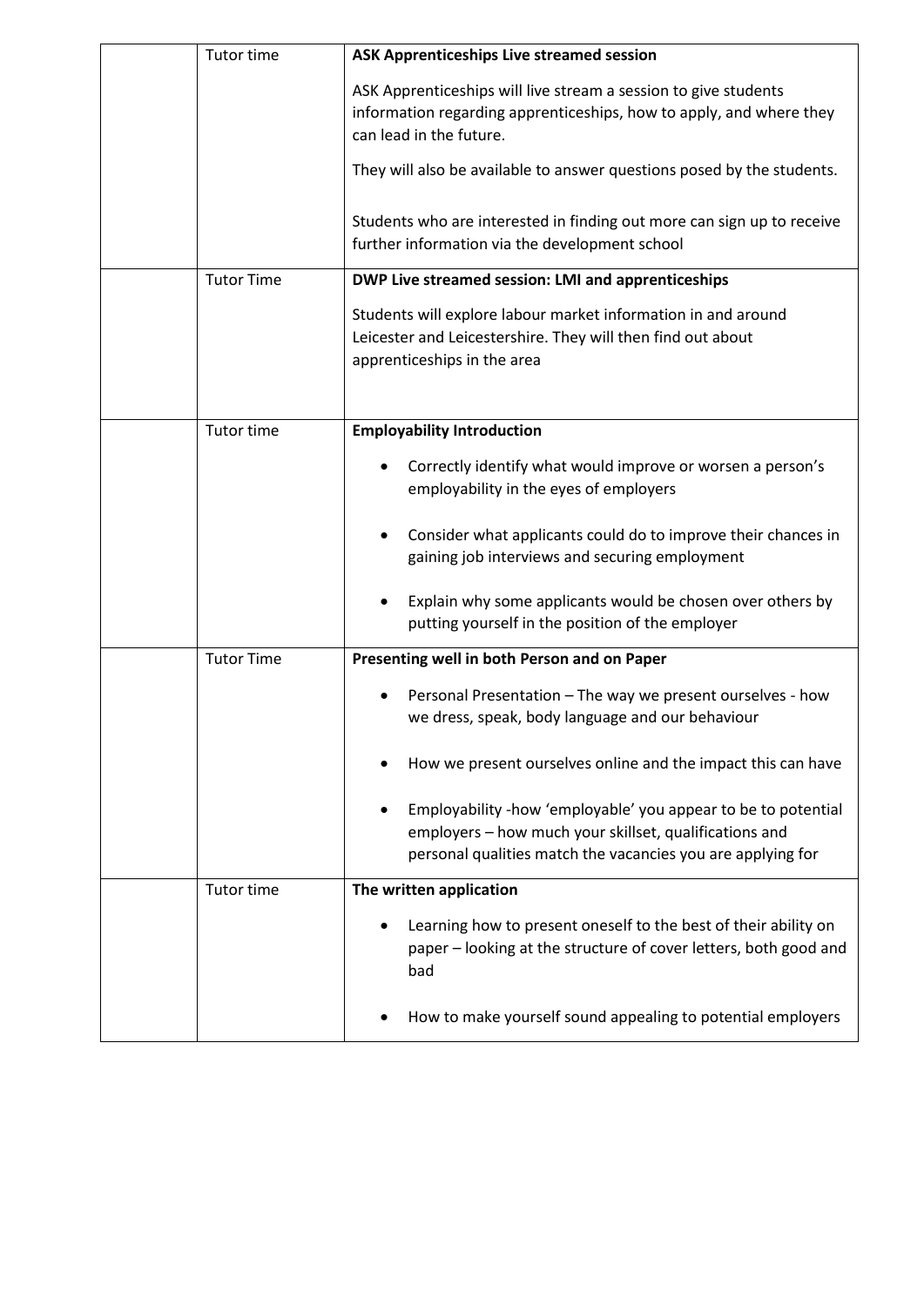|                              | <b>Tutor Time</b> | <b>Interview skills</b>                                                                                        |
|------------------------------|-------------------|----------------------------------------------------------------------------------------------------------------|
|                              |                   | Correctly identify good ways to prepare for a job interview                                                    |
|                              |                   | Describe what applicants could do to improve their chances of<br>securing employment through job interviews    |
|                              |                   | Explain why some applicants would be picked over others by<br>putting yourself in the position of the employer |
|                              | Assembly/Tutor    | <b>Inspirational speaker</b>                                                                                   |
|                              | Selected          | Bespoke apprenticeship support Development School                                                              |
|                              | <b>Tutor Time</b> | T Levels/ Apprenticeships and Leicester College                                                                |
|                              |                   | To be aware of a range of options available after year 11                                                      |
|                              |                   | To be able to explore and know where to research the best<br>progression pathway                               |
|                              |                   | To start to decide what post 16 route you might like to take                                                   |
|                              |                   | This will be followed up with a virtual questions and answer<br>session                                        |
|                              | Assembly          | Introduction to LMI and apprenticeships (DWP)                                                                  |
|                              |                   | Students will explore labour market information in and around                                                  |
|                              |                   | Leicester and Leicestershire. They will then find out about                                                    |
|                              |                   | apprenticeships in the area                                                                                    |
| <b>Spring</b><br><b>Term</b> | All students      | <b>National Careers Week</b>                                                                                   |
|                              | All students      | <b>Individual careers interviews</b>                                                                           |
|                              | Selected students | <b>Continue with Raising Aspirations programme</b>                                                             |
|                              |                   | <b>Speed Networking assembly</b>                                                                               |
|                              |                   | <b>Speed Networking event</b>                                                                                  |
| <b>Summer</b><br>Term        | <b>Tutor Time</b> | <b>Employability session</b>                                                                                   |
|                              | Tutor time        | <b>Employability session</b>                                                                                   |
|                              | Assembly          | <b>Inspirational speaker</b>                                                                                   |
|                              | Selected students | <b>University Campus Tour</b>                                                                                  |